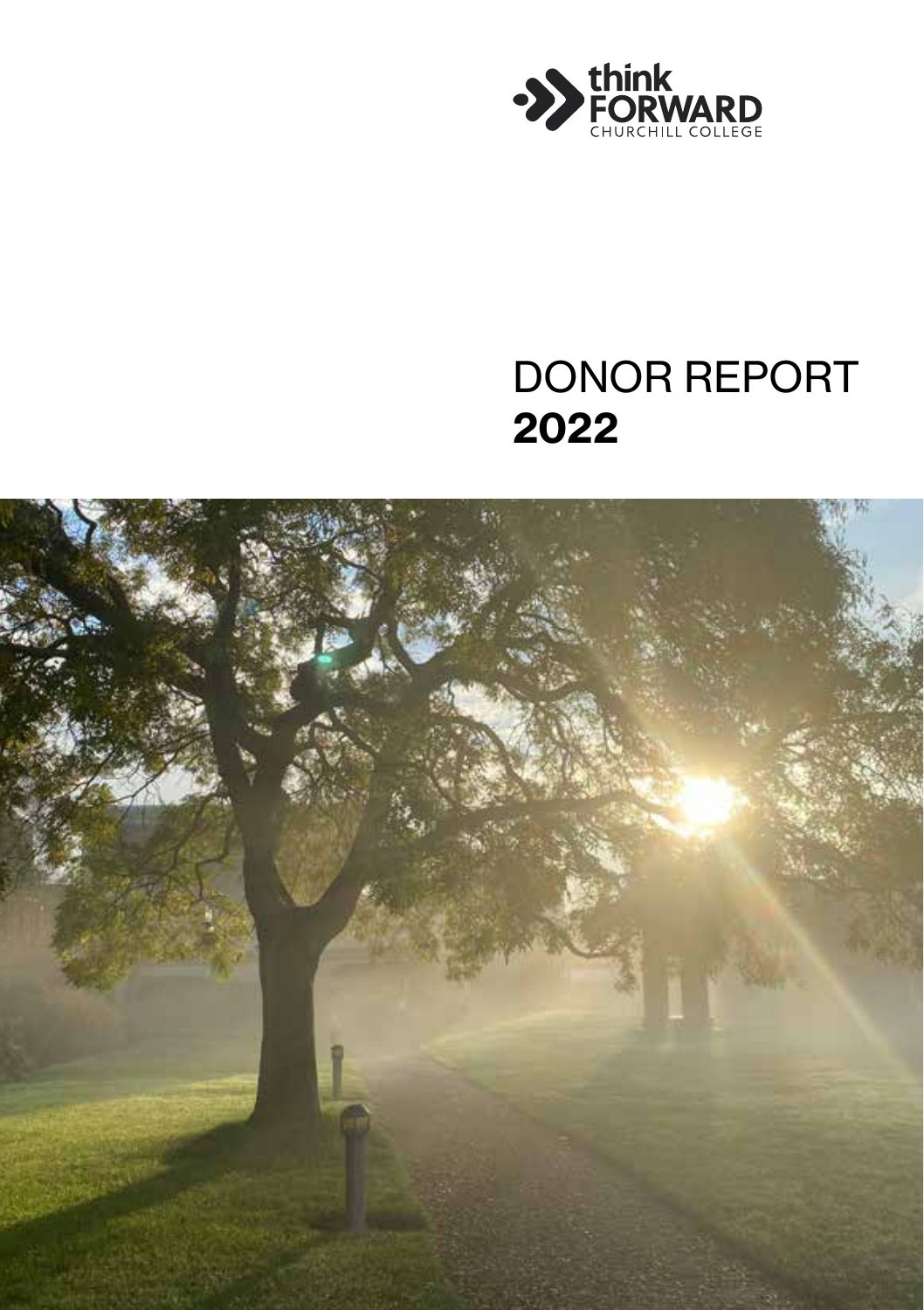

# Message from the Master

I am pleased to be able to write this year that it looks like the disruption of the last two

We were delighted that after the difficult era of what seemed like interminable lockdowns and restrictions, we were able to resume alumni and other College events in September. Teaching in-person resumed in most of the University in October 2021, though some larger lectures remain online. The College is once again alive with students, staff and Fellows mixing, going to talks and seminars, and dinners and social events resuming.

years are more or less behind us.

It was wonderful to be able to welcome alumni and supporters back to in-person events, both at College and in London. For example, we have held various stewardship events and were able to catch up on the alumni reunions for 1960-65 and 1970 and 71, the Winston S Churchill 1958 Society lunch for our legators, and have an inperson Alumni Association weekend and dinner for the first time in two years.

The College will take some time to recover from the effects of the pandemic. Due to the near-total elimination of conference income over the last two years, and slow recovery of the Møller Institute's business, we will end this year with a significant operating deficit. This made the £2million (not including donation income set up in previous years) that came into the College over the last financial year even more essential to enable us to continue to provide the highest quality education for students, attracting the best students and researchers, and providing them with support, ensuring all those with

the necessary talent can access education here at the College and thrive during their time here.

The College has been able to resume a more or less normal service in alumni events, though slightly disrupted by the Omicron variant in December. A highlight in November was the launch of the Think Forward campaign, at the Churchill War Rooms in London. Over 170 alumni and donors to the College joined me at this event. We were all pleased to hear from Michael Cowan (U70), the first Winston Churchill Fellow of the College, and also from Amy Rees, the current JCR president. The campaign focuses on the College's endowment, which is now over £130million, thanks to ongoing support, though this includes long-term loans of £15million which were taken for infrastructure improvements, notably on sustainability.

The endowment is the focus as this capital, which is invested by the College, generates income to support research, teaching and student bursaries plus postgraduate funding, and generates unrestricted funds. Churchill, as a relatively young College, is successful in having an endowment of this size, but it lags way behind the older Colleges; in endowment per capita terms, St John's has £600,000 per member to Churchill's £110,000.

Think Forward aims to add £6million to the endowment every year for the next ten years, so that, by the end of this period, with investment growth we can aim for an endowment of at least £200million. So far, thanks to your support, we are off to an excellent start, with £5million having been donated since July 2021.

The endowment supports everything we do − teaching and research, attracting and supporting the best students at postgraduate and undergraduate level, and all the College's infrastructure improvements − for example, maintaining our site costs over £1million annually. We receive no state funding for site maintenance. Additionally, we are investing in making our site more sustainable, which will cost more in the shortterm, though it has long-term benefits for all.

In addition, thanks to the support of many donors, and an outstanding contribution from the Bill Brown Charitable Trust, we have raised £1.5million to refurbish the old oil store at the front of College to create a new maker space and public access room for art, design and new products from interdisciplinary collaboration in College. The new creative space, which will be unique to Churchill amongst Cambridge Colleges will be known as the Bill Brown Creative Workshops and − pending planning permission − we anticipate it opening in 2023.

As the world emerges from the pandemic, we have stark reminders of the problems that face humanity: wars, refugee and energy crises and food shortages with knock on effects for the whole of the global population. At Churchill we can remember with pride the contributions our Fellows and students, as well as alumni, will make to solve these problems and educate future generations to help tackle them for the future.

We have many researchers who are contributing to find solutions to these issues: Xavier Moya, one of our Fellows, is leading a team looking at more efficient and cost-

effective heating and cooling solutions, Ana-Maria Kypraiou is working on more energy efficient transport solutions for the maritime industry. Our alumna, Professor Catherine Green (U93) was instrumental in developing the Oxford-AstraZeneca Covid-19 vaccine with Professor Sarah Gilbert; and Dr Michelle Linterman has just been awarded European Research Council funding to investigate vaccine response with age.

As well as contributing to research, the College is also a teaching institution, and we are immensely proud that this year three of our teaching Fellows have been awarded Pilkington Prizes at the University, which specifically recognise a teaching contribution. They are Professor Christopher Tout (Astrophysics), Dr Owen Griffiths (Philosophy) and Dr Neil Davies (Earth Sciences). Thanks to our emphasis on supporting all our students through excellent teaching and pastoral support, we are also still ranked amongst the top five Colleges for Tripos results. Added to this our new Senior Tutor, Rita Monson is promoting new opportunities for undergraduates in the holidays so that they can gain valuable work and research experience.

This year, as well as launching Think Forward, we also ran our first Churchill College Giving day, CHUGives − and this supported all the aims of the Think Forward campaign. It raised over £240,000 in just 36 hours from over 400 donors. We are grateful to everyone who took part.

Philanthropic support has sustained the College during two challenging years. We now look forward to building on the great start you have given to our new campaign and to continue to fund the best and brightest in the future. Thank you for your continuing enthusiasm and support for the College.

Professor Dame Athene Donald DBE, FRS **Master**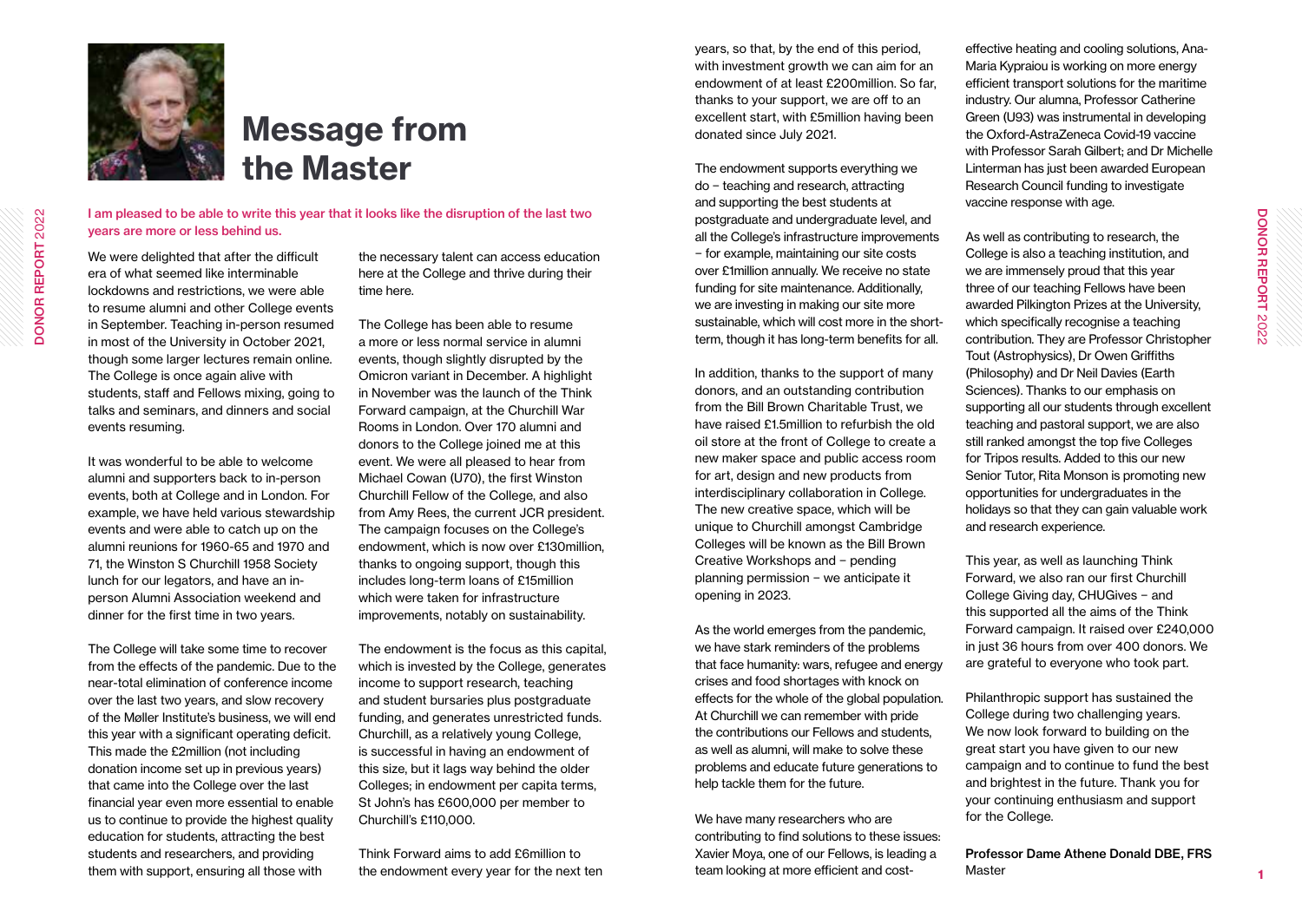# College Finances July 2020 – June 2021

|                                 |         |         | INCOME (£ thousands) |  |
|---------------------------------|---------|---------|----------------------|--|
|                                 | 2021    | 2020    | 2019                 |  |
| Archives Income                 | £548    | £603    | £546                 |  |
| Investment Income               | £4,200  | £4,037  | £3,721               |  |
| Donations and Gifts             | £2,038  | £3,574  | £3,291               |  |
| Income from Subsidiaries        | £385    | £1,099  | £1,362               |  |
| Commercial Income               | £68     | £2,199  | £2,585               |  |
| <b>Educational Fee Income</b>   | £3,833  | £3,663  | £3,717               |  |
| <b>College Operating Income</b> | £3,920  | £3,939  | £4,735               |  |
| Total Income & Receipts         | £14,992 | £19,114 | £19.957              |  |

Covid-19 continues to provide significant uncertainty for the College's finances. During the Lent term 2021 the majority of students were not in residence. At the start of the financial year 70% of the nonacademic staff were on furlough which continued into the Lent term. However, a proven method for delivering remote teaching to students is in place and demand for places continues to remain very high. The successful vaccination program is currently enabling activities to return to normal with students, Fellows and staff on site and commercial activity picking up.

Prior to the pandemic, the College's income had increased to around £20m per year but this dipped to £13.6m in 2020-21. With donations, commercial and investment income usually accounting for

just under half of the College's income in recent years, this decrease predominantly reflects their reduction by over 60% as a result of the pandemic. This was despite the investments performing well.

#### **Donations**

The College was heartened by the generous support of alumni and friends over the last year and a total of approximately £1.8 million was raised. A total of 2138 donors made a gift for which we are hugely appreciative. This was an increase of 148 donors on the previous year and we hope we can continue to grow our number of supporters again next year.







118 undergraduate students received a Cambridge Bursary



£7k on travel grants to undergraduates



£27k for undergraduate scholarships and prizes



Winston Churchill Top Up Bursary in addition to a Cambridge Bursary



£538k for postgraduate studentships







£40k to postgraduates for Covid related extensions

#### £14k for hardship grants to postgraduates

and societies

£60k to fund clubs

# Investment Performance

The College's investments delivered a total return of 20.8% over the year compared with -1.0% in 2019-20. The College's investment portfolio includes a number of equity and exchange traded funds. The total value of investments held by the College was £130.2m at the year end compared with £112.0m last year, with £0.9m added to the investment portfolio during the year. The value of the investments rose by £20.2m compared with a fall of £3.1m in 2019-20.

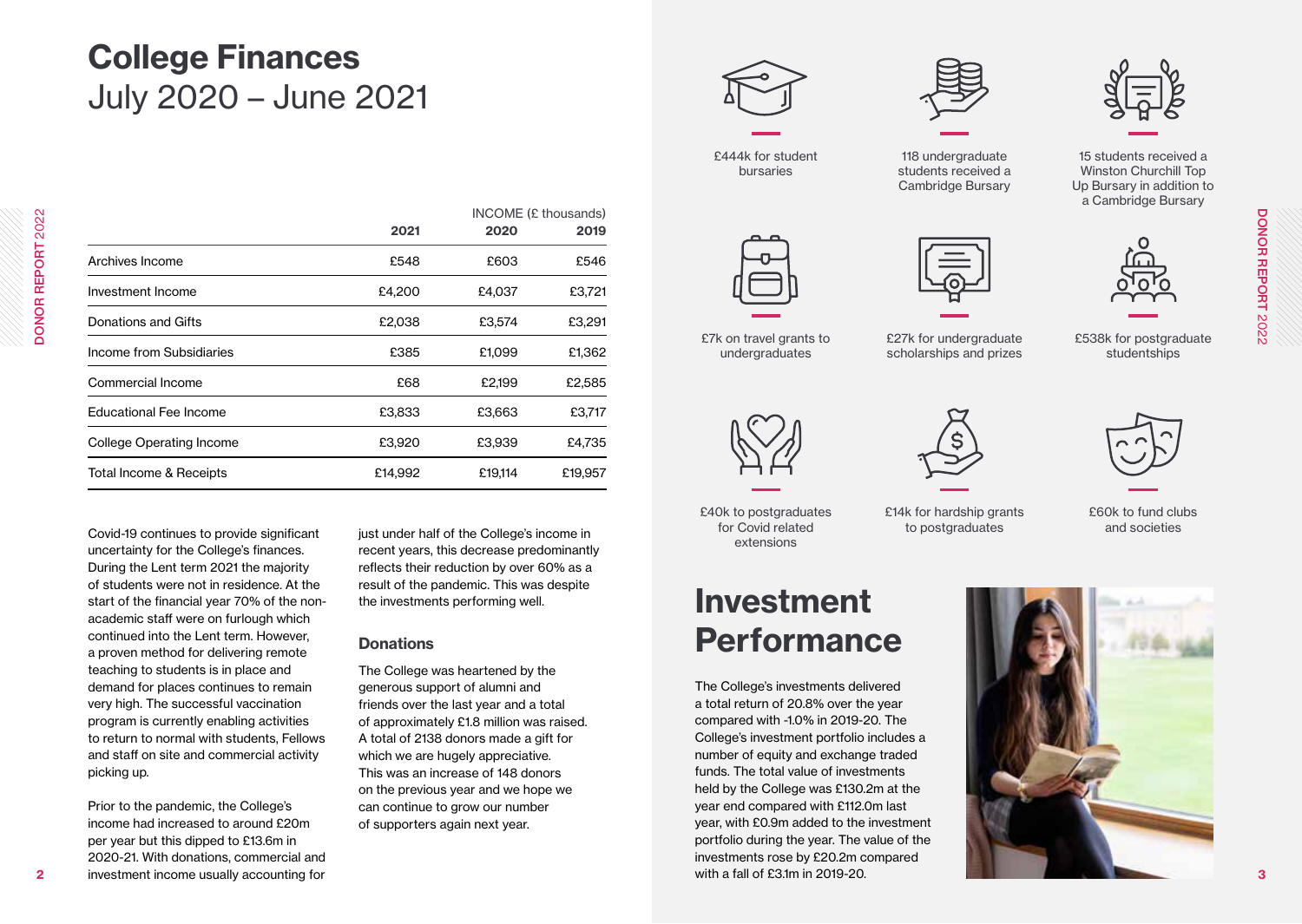# How has your money been spent?



#### Archives Centre

The Centre participated in the national 'Unlocking Our Sound Heritage' project which led to a large number of audio resources being digitised, catalogued and a selection made available online through a prototype sound library on the Centre's website. Seventeen volumes of the diaries of the late Mary Soames, formerly Mary Churchill, were transcribed and edited and was published as the book 'Mary Churchill's War' in September 2021.

Progress was made in the cataloguing of the Churchill Additional and Headlam-Morley papers and in the box listing of a new accession of Baroness Trumpington's photograph albums. Preservation packaging took place on the Duncan-Sandys, Saunders, Marples and Karsh



collections, while more interventive conservation was performed on material in the Peter Jay, Headlam-Morley and Cadogan collections.

In addition the Centre produced several online exhibitions. There were also a number of online events highlighting the range and contents of the collections.

#### **Expenditure**

#### Student support

The College spent just over £1m on student support in 2020-21, a similar level to the previous year. Undergraduate support remained at about £500k but we saw a decrease in postgraduate support to £554k from the previous year of £620k. This reflected reduced demand with many students not in College and not paying rent as a result of the lockdowns. Over 85% of this was funded by donations.

#### Capital Expenditure

The College spent more than £1m on repairing and maintaining its operational buildings and grounds and a further £1.7m was capitalised. Most of the capital expenditure was on buildings.

Major projects undertaken in 2020-21 included:

- refurbishments of 70 Storey's Way and Whittinghame Lodge
- Buttery refurbishment (structure, fixtures and furnishings)
- major roof repairs/replacement including the dining room and library
- fire road replacement
- creation of storage mezzanine in boiler room
- squash court refurbishment and creation of exercise studios





#### Energy costs and sustainability

The Sustainability Operations Sub-Committee of the Estates Committee has been meeting regularly throughout the year and continues to encourage behavioural change as well as building improvements. The Green Impact Project for Churchill College was awarded a Platinum (top) award for the fourth year in a row.

The College is undertaking an extensive program of retrofitting and insulating works as part of its carbon reduction target and long-term plans to remove natural gas from the site. 70 Storey's Way was refurbished during the year and all natural gas has been removed, heating is now provided by air source heat pumps and solar panels provide electricity.

Biodiversity improvements are being implemented across the College site including the addition of new beehives and extensive wildflower planting and 120 trees were planted in 2020. Plans are in place to replace asphalt and cement based roofs with 'green' roofs.

Significantly more electric vehicle charging points were added on site during the year to encourage and facilitate the use of electric vehicles for residents, staff and visitors.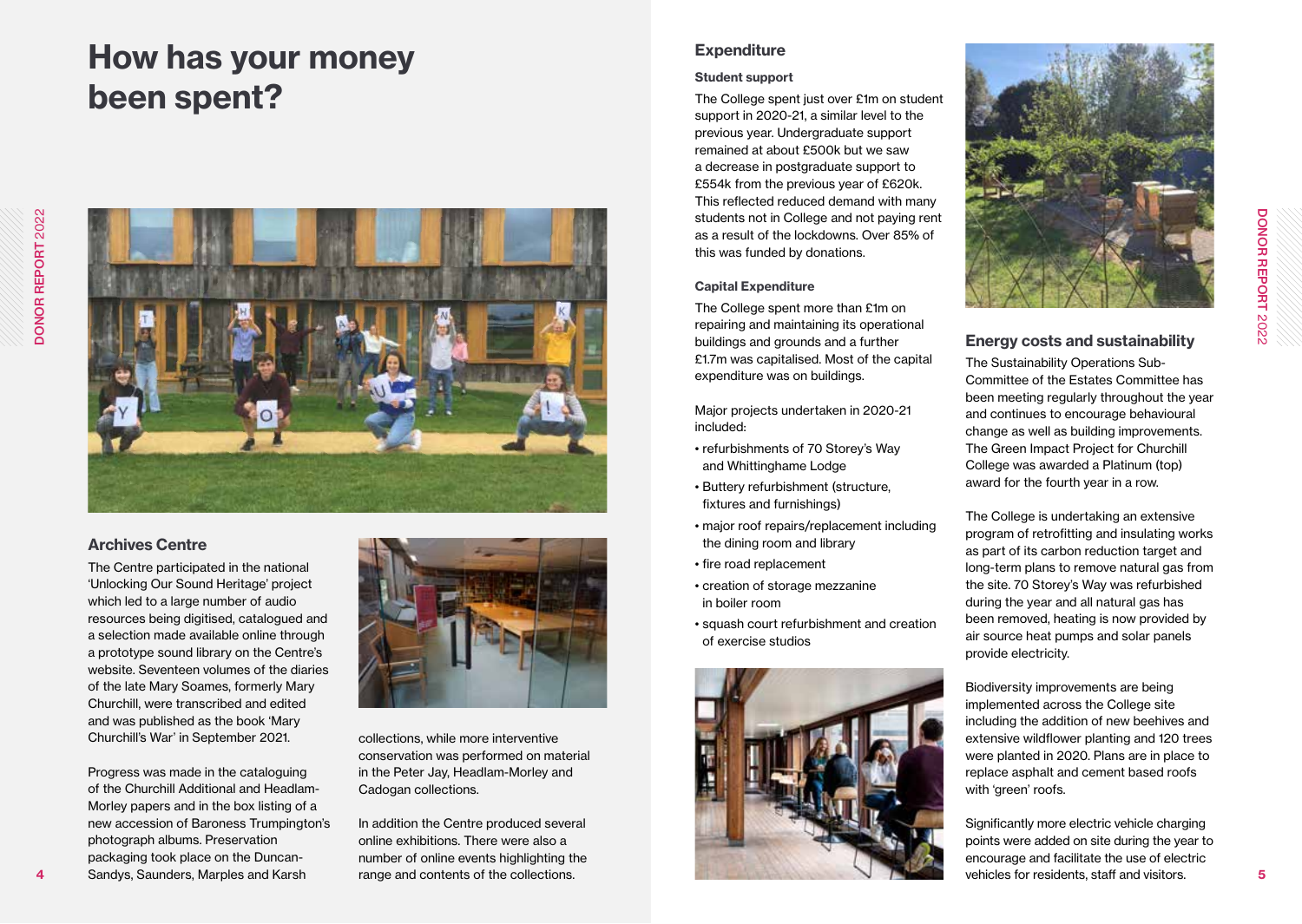

## Donations Received 2020-21

The table below lists the total amount of donations received into some of the funds available to support at Churchill.

| <b>Fund</b>                           | <b>Total</b> |
|---------------------------------------|--------------|
| <b>Annual Fund</b>                    | £39,304      |
| <b>Boat Club</b>                      | £11,020      |
| Covid-19 Pandemic Fund                | £292,354     |
| Foreseeable Hardship Fund             | £225,493     |
| Friends of the Archives Centre        | £26,291      |
| Southern African Bursary              | £9,533       |
| Stuart Warren Studentship Fund        | £81,395      |
| Student Support Fund                  | £214,180     |
| Think Forward Fund                    | £172,326     |
| <b>Tizard Opportunities Fund</b>      | £5,541       |
| Winston Churchill Top Up Bursary Fund | £143.402     |

Fortunately, the College is in a strong financial position and can look forward positively to the challenges ahead. With the continued support of our donors and the ongoing constructive attitude of students, staff, and the Fellowship we are confident that the College will continue to flourish.

The College intends to continue to pursue its objectives in perpetuity and has set a reserves policy which requires reserves to be maintained at a level which ensures that the core activity could be continued during a period of extreme financial difficulty. A reserve of between £5m and £7m is required to enable the College to continue with its core functions for at least 12 months during a period of particularly adverse financial circumstances.

# Think Forward Launch Event

We were delighted to welcome over 130 alumni and supporters of the College at an event to mark the in-person launch of the College's Development Campaign, Think Forward last Tuesday, 9 November. Hosted by the Master and the Churchill College Development Board, the event took place at the Churchill War Rooms in central London.

Our campaign focuses on the College and its people and supporting future students, researchers and the sustainability of all the College's operations by increasing our endowment.

The aim of the campaign is to raise £6 million every year for these causes. Speaking at the event, the Chairman of the Development Board, Michael Cowan (U70) said:

Our founder never saw the College built and opened but he did plant two trees on the site in October 1959. He noted that 'with neither a massive population, nor the raw materials nor adequate agricultural land, then we must depend for survival on our brains and skilled minds'.



His stated aim was 'to grow to shelter and nurture generations' and to 'add to the strength and happiness of our people'. Finally, and after the destruction of two World Wars he asked for the 'peaceful progress of the World'.

Speaking at the event, the JCR President, Amy Rees (U20) said:

'Your support of the College and the Think Forward campaign really does mean a lot to us – you can help the student community and future generations of Churchillians fulfil their potential, no matter what their background.'

As the Master has stated elsewhere, we aim to raise £6million a year for causes throughout the College. We are off to an excellent start with over £10million raised in the campaign so far (£4.5million within this financial year).



DONOR REPORT 2022

**DONOR REPORT 2022**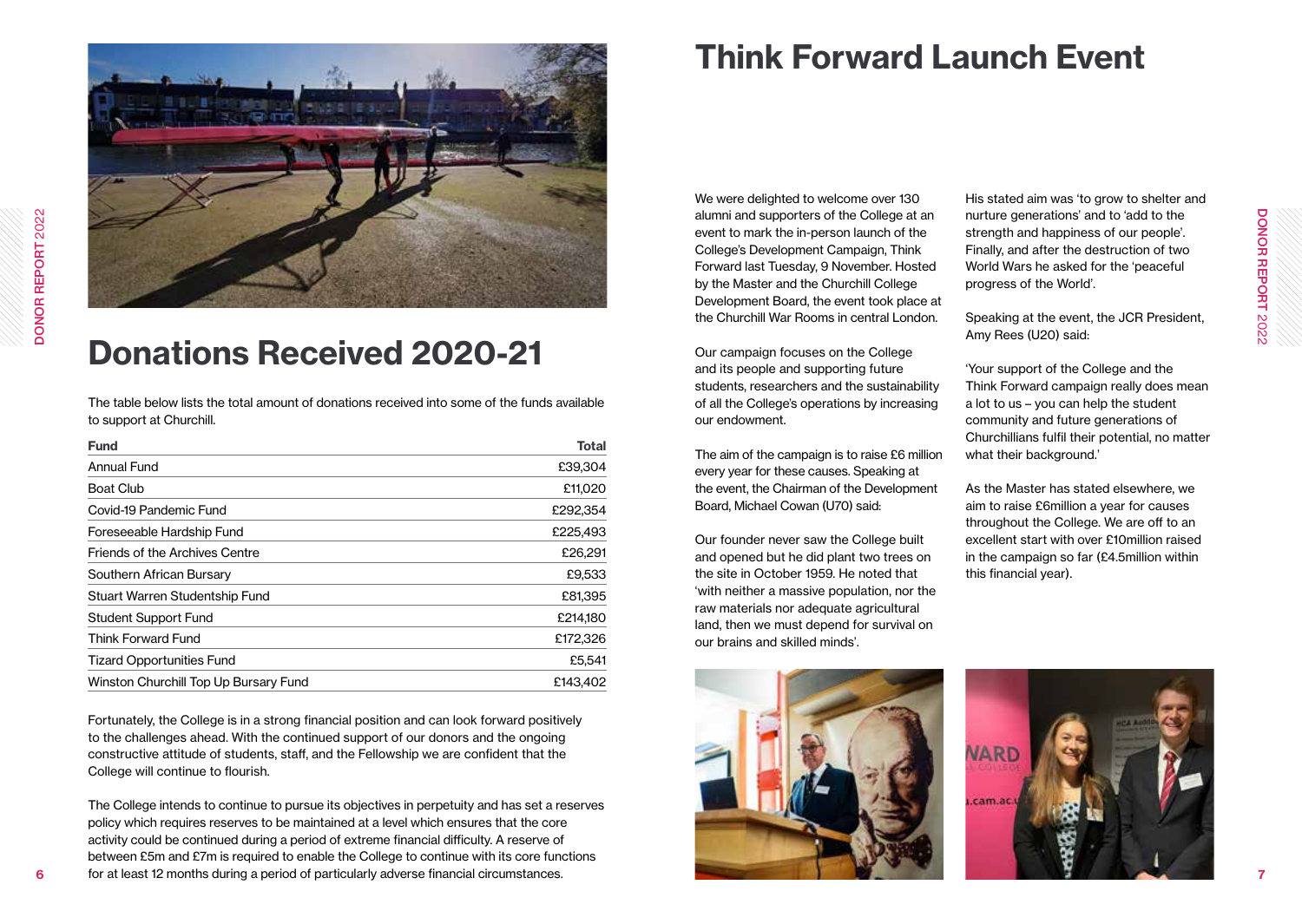### IMPACT OF GIVING

## Churchill College Boat Club

### In terms of the Boat Club, the Lent This year saw the welcome return of competitive rowing to the Cam, and no less support than customary for CCBC. As many of our donors have written, their times at Cambridge and since were greatly enhanced by the friendship and enjoyment

Bumps did not go as well as expected, with the second men being bumped and overbumped spectacularly. The first women retained top ten status and though the first men are now in the second division, they have something to aspire to in reaching the first.

of practising their sport.

We were delighted that thanks to the support of various alumni and particularly Robert Fulton, it was able to purchase a new second women's VIII which was ready in time for Lent Bumps.

The boat was named after Robert Fulton (U70), who gave funds to cover over half the cost of the new boat, and in recognition of his time as the CCBC Overall Captain in 1972/3, the first year that women were admitted to Churchill College. Robert is a long-standing supporter of student support and the College boat club. We are particularly grateful that we were able to purchase a brand new Janousek VIII since the numbers of women at the College have been growing steadily, so more women are representing Churchill College in the sport than ever.

Robert tried out sitting in the cox's seat, as he mostly coxed whilst at College. He remarked at the microphones and speakers of modern boats, saying 'we just used to shout loud in my day'.

The Club's president, Sue Brown (U83) and current members, and particularly those from the second women's VIII were present for the ceremony which took place on 6 March. Lent bumps took place in the preceding week so it was a matter of great pride that the Robert Fulton was the only boat in CCBC which didn't get bumped by another College, and went up two places.

The College will shortly purchase another new boat, a IV to be named after Lorna Montgomerie (U72), one of the first female students at the College, the first women's Boat captain and a member of the CUWBC crew that beat Oxford in 1974. Sadly, Lorna died in December 2019. This has been funded largely by Lorna's friends from her time at Churchill, and a boat naming will take place later this year.

2022 also marks the sixtieth anniversary of the Churchill College Boat Club being founded by Canon Duckworth, and this Mays the sixtieth anniversary of the boats first racing on the Cam. A dinner is being held on Saturday 18 June to celebrate this, and information has been circulated and is on the College website at www.chu.cam.ac.uk/ events/boat-club-60th-anniversary-dinner

Fran Malarée CCBC Senior Treasurer

DONOR REPORT 2022

**DONOR REPORT 2022** 

### The ISLA Gift Cambridge at Churchill College fundraising appeal

In July 2021, the College launched the ISLA Gift Cambridge at Churchill College, a new initiative conceived by alumna Imani Jeffers (U16) designed to support and encourage current and future Churchill students of Black Caribbean and/or Black African descent. The initiative was launched as a crowdfunding appeal and was supported by over 50 donors including alumni and current students and friends and supporters of the College and Imani. The fantastic response meant there were ample funds secured to launch and run the project for at least three years as well as increasing the overall number of awards available.

The College announced the first five ISLA Gift winners in September and they each received a financial award of £200 as well as optional access to mentoring and careers advice from experienced alumni. The scheme was then rolled out in February 2022 to existing Churchill offerholders who benefited from slightly smaller awards of £100.

Thanks to all those who generously supported the appeal the College will be able to engage and encourage students of Black African or African-Caribbean descent with their educational aspirations whilst at Churchill and also encourage more applications to Churchill College and Cambridge from this underrepresented group. Any additional support that can

be secured going forward will help to build and strengthen the impact of the award, particularly with regard to the opportunities available for those in this underrepresented group involved with our outreach and widening participation work in Croydon.



I think that the ISLA award is an incredible scheme, as it is very important that Cambridge continues to combat its underrepresentation of Black students. This award is a great way of doing this, as it supports and encourages both offer-holders and undergraduates of Black descent. I feel very privileged to have been given this opportunity to win this award, as I think it is a wonderful initiative and can really benefit the Black community.

Lily Archer (U21 MML)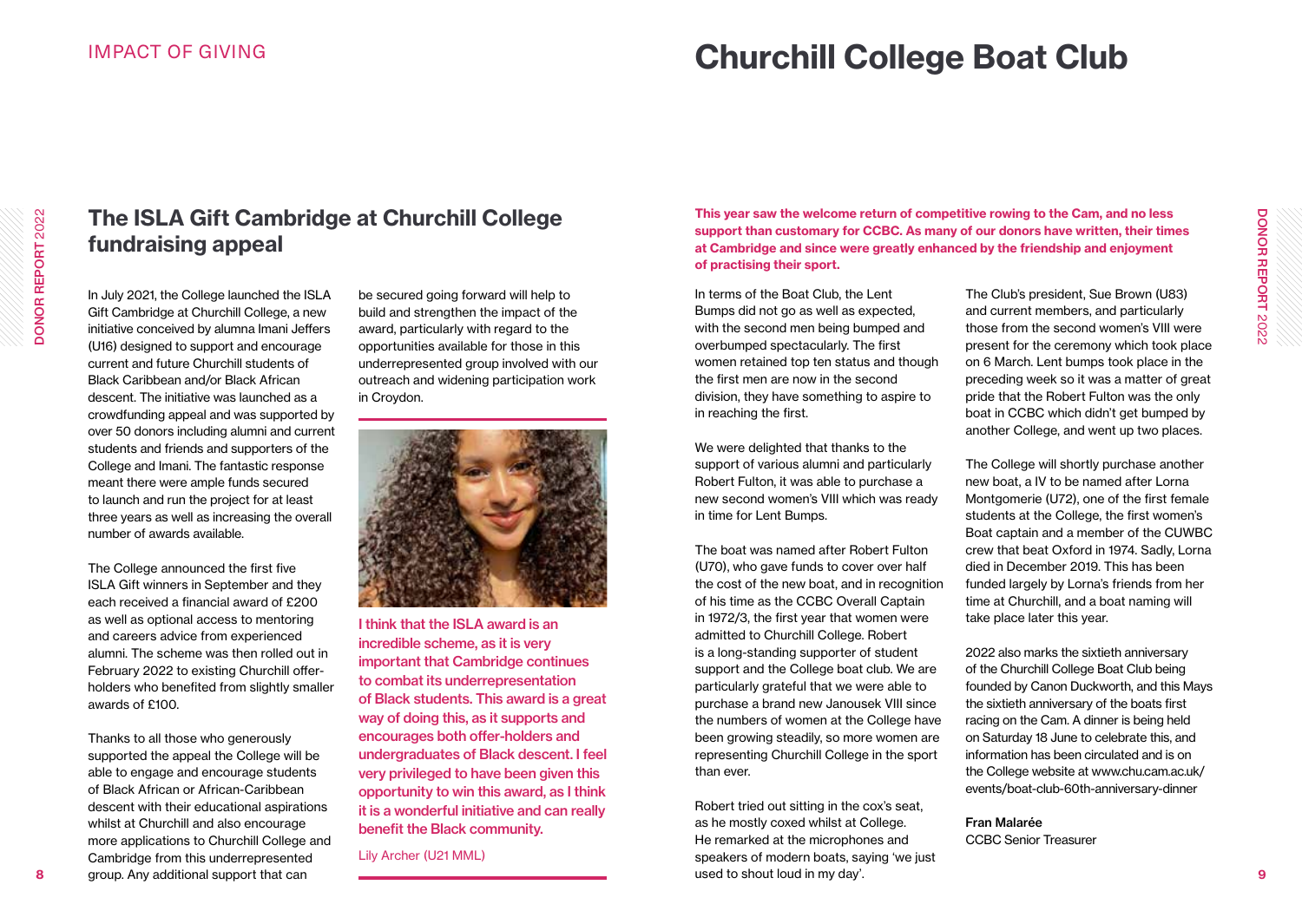### IMPACT OF GIVING

Aura Patel Cambridge and Education Premium Bursary holder

First year History student Aura Patel (U21) was always conscious of money and her family circumstances when she was growing up – her mum works as a primary school teacher, but finances were a challenge for a single parent bringing up three children in London.

Aura certainly didn't believe that someone like her was good enough to aspire to apply for a place at Cambridge. However, following some successful mock results and the reassurance of her history teacher that there was financial support available, Aura was encouraged to apply and was overjoyed to receive an offer to read History at Churchill. Aura receives support in the form of an annual £3,500 Cambridge Bursary plus an additional Education Premium bursary\* of £1,000 which has proved to be invaluable.

'At Cambridge, undergraduate students are not allowed to have a job during term-time because of the intense pace of academic life and at first I wasn't sure how I would manage. I have always worked to support myself and have had a job since I was in Year 9, including tutoring throughout the summer before coming up to Churchill. So, the Cambridge Bursary I receive has been truly transformational. I have always had an automatic thought to budget for every penny I spend and on my student loan alone



I now find myself being able to access these and other opportunities that would previously have been closed to me because of my background.

I would never have thought it possible to pay for additional costs such as joining the Cambridge Union or attending a formal hall, as they are not necessities. However, thanks to the bursary support I receive, I now find myself being able to access these and other opportunities that would previously have been closed to me because of my background.'

Aura already loves the College, particularly the open and spacious grounds, fantastic on-site facilities and the friendly atmosphere. She is hugely grateful to be here thanks to the alumni whose support opened the door to studying at Churchill and all the opportunities available.

\* Awarded to students who also have been eligible for free school meals (funded by their local authority)

Callum Beeston Cambridge Bursary holder

NatSci student Callum Beeston specialises in Materials Science and Metallurgy and is currently in his fourth year at Churchill, working towards an integrated Masters. Callum is from Liverpool where he lives with his Dad and little sister. He is very clear about the impact his upbringing has had on his life decisions thus far, and the transformational impact bursary support has had on his Churchill experience.

'My Dad is a plumber and works hard to support us but being from a single parent household comes with some difficulties when it comes to money as you can imagine. My parents are divorced and my early years saw abuse in various forms at the hands of my delinquent elder halfbrother. As a result, I sought to ensure that I could one day support my father and sister and always aimed to be the exact opposite of my brother. I aimed to be academic, kind and caring, hoping to make things better for anyone I came into contact with. How successful I've been I don't know but I hope I'm a positive influence.'

'I am aware that most people who receive student loans find it insufficient and rely on financial support from a parent/ guardian. This simply isn't possible with my family situation as my Dad already works extremely long hours to keep a roof over our heads and food on the table and it



The bursary support I receive keeps me from relying on my father for money and reduces the stress of running out of money during term time

wouldn't be fair to expect him to sacrifice his health and well-being for my sister and I to attend university. The bursary support I receive keeps me from relying on my father for money and reduces the stress of running out of money during term time, allowing me to enjoy some of the luxuries of Cambridge that others take for granted.'

Callum is extremely grateful to alumni who help support bursaries and also points to the positive impact of having more students from disadvantaged backgrounds supported to study at Churchill.

Without the support of Churchill alumni there would be fewer people from a less privileged background able to attend Cambridge University. Without this the divide between classes would be worsened and the state of our world would likely get worse. Having friends from all walks of life is important because it provides people with the opportunity to empathise with a situation they've never experienced.

10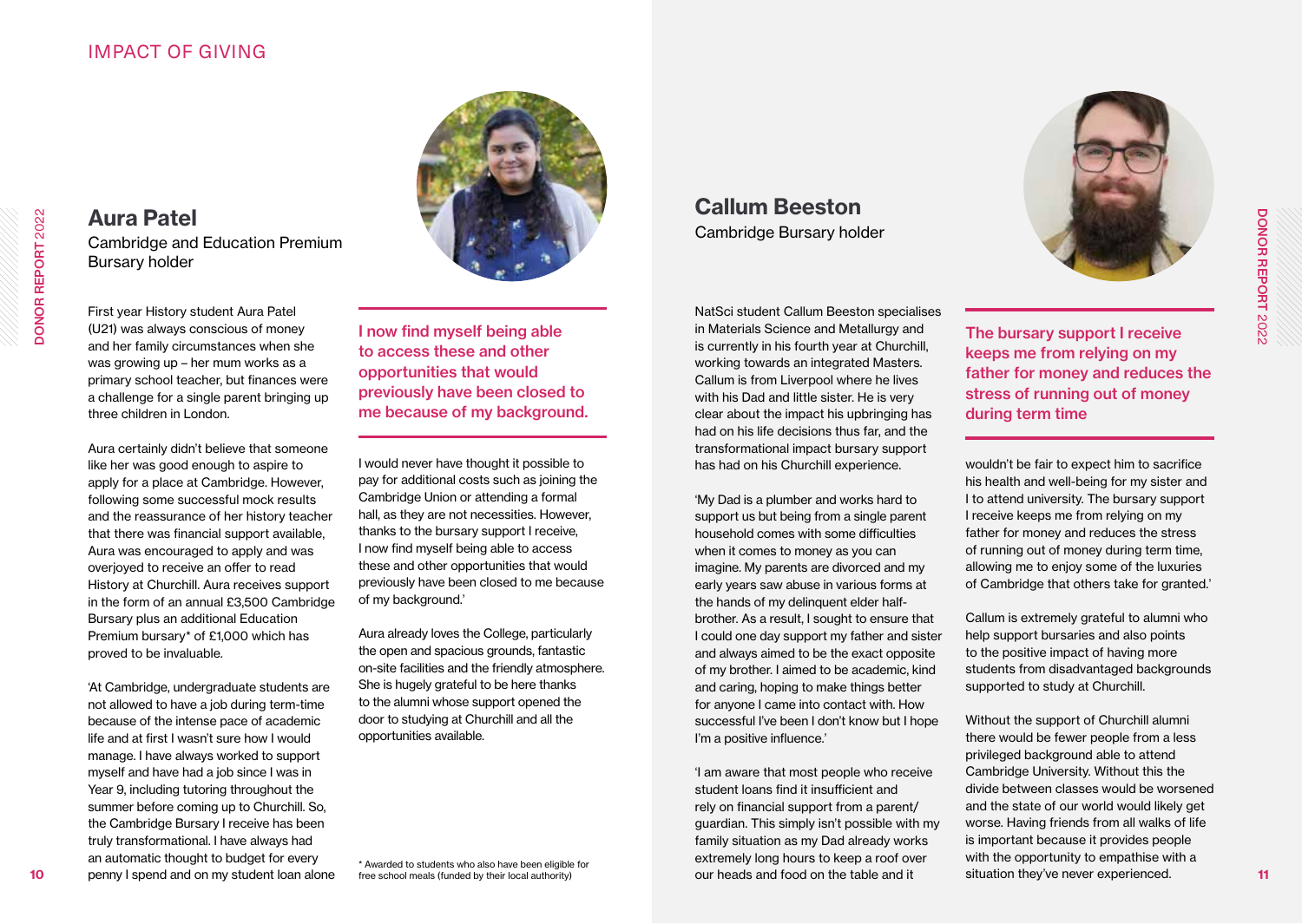### IMPACT OF GIVING

#### Iqtadar Alam Gulbenkian Yuval Studentship holder

Iqtedar Alam (G21) is in his first year of a PhD in Archaeology and is currently living onsite in the Wolfson Flats with his partner. The youngest of seven siblings, he was born in Sripur, a coal-mining settlement, in the rural hinterlands of West Bengal, in India. All his school life he recalls waking up at the crack of dawn to walk for an hour through muddy fields and coal quarries to get to the school bus that went to the city. He has vivid first memories of the water supply to his home which required standing in a queue with his brother to fetch water from the community tap.

After graduating from school, latedar studied architecture in Delhi, and went on to work at the Aga Khan Foundation. It was there that the insight Iqtedar gained into urban renewal and heritage preservation practices inspired his dream to pursue urban regeneration as a specialisation, but he knew that further study would not be possible without securing significant financial support. Finally, the opportunity to study for a PhD in Archaeology at Churchill was afforded to him, thanks to a full funding package from Churchill College and the Gulbenkian Yuval Studentship.

Iqtedar's research focuses on the historic water systems of medieval and early modern Delhi and aims to develop recommendations targeted at reclaiming



The funding came as a surprise and honestly, I am still in a state of disbelief. I am also hugely thankful. A lot of the best ideas in the world are buried deep under the baggage of socio-economic and geo-political inequalities. Postgraduate funding is possibly one of the most powerful interventions in promoting equity in whose voice is heard and who frames the discourse that the world subsequently adopts.

this heritage system to help local governments meet the water demands of urban settlements so that no child has to stand in a queue for a right as fundamental as water.



### Creative workshops

Thanks to the immense generosity of our alumni and friends, the Bill Brown Creative Workshops are coming to life, with the aim to open at the beginning of the academic year in 2023. As a physical space for interdisciplinary innovation and cooperation, the Creative Workshops will be a facility unique to Oxbridge Colleges, attracting the very best minds to Churchill and inspiring them to respond to the challenges of the 21st century in new ways.

We hope the Creative Workshops will bring together every section of the College community, involving cooperation not only between students and academics of all disciplines, but also between the College's widening participation and access work, our new COR Engineering Fellow, the Archives Centre, the Møller Institute, and more.

A few projects have already begun taking shape in anticipation of the Workshops becoming a reality. Dr Anna-Maria Kypraiou, a Fellow and Lecturer in Engineering at Churchill whose background includes modelling work with industrial systems, will be using the Creative Workshops as her base for a project on sensors to detect air quality in College buildings. Dr Ramit Debnath, a Sustainability Fellow at Churchill and a Gates Scholar with a background in engineering and public policy, is creating art from his work on thermal imaging of College buildings, making sustainability research

more accessible and impactful to a wider audience. Finally, our Director of Music Dr Ewan Campbell is creating a bicycle orchestra in which musical instruments will be assembled out of bike parts and recycled metal. We hope his composition piece will be performed at the Workshops when it is complete.

These projects are only just a taste of what Creative Workshops might produce in future. As the College marks over 60 years of excellence, the Creative Workshops are an integral part of looking toward the next phase of Churchill's future, ensuring that we retain not only our academic prowess, but also our unique and forward-thinking character that inspires the brightest minds to look in new and unexpected directions.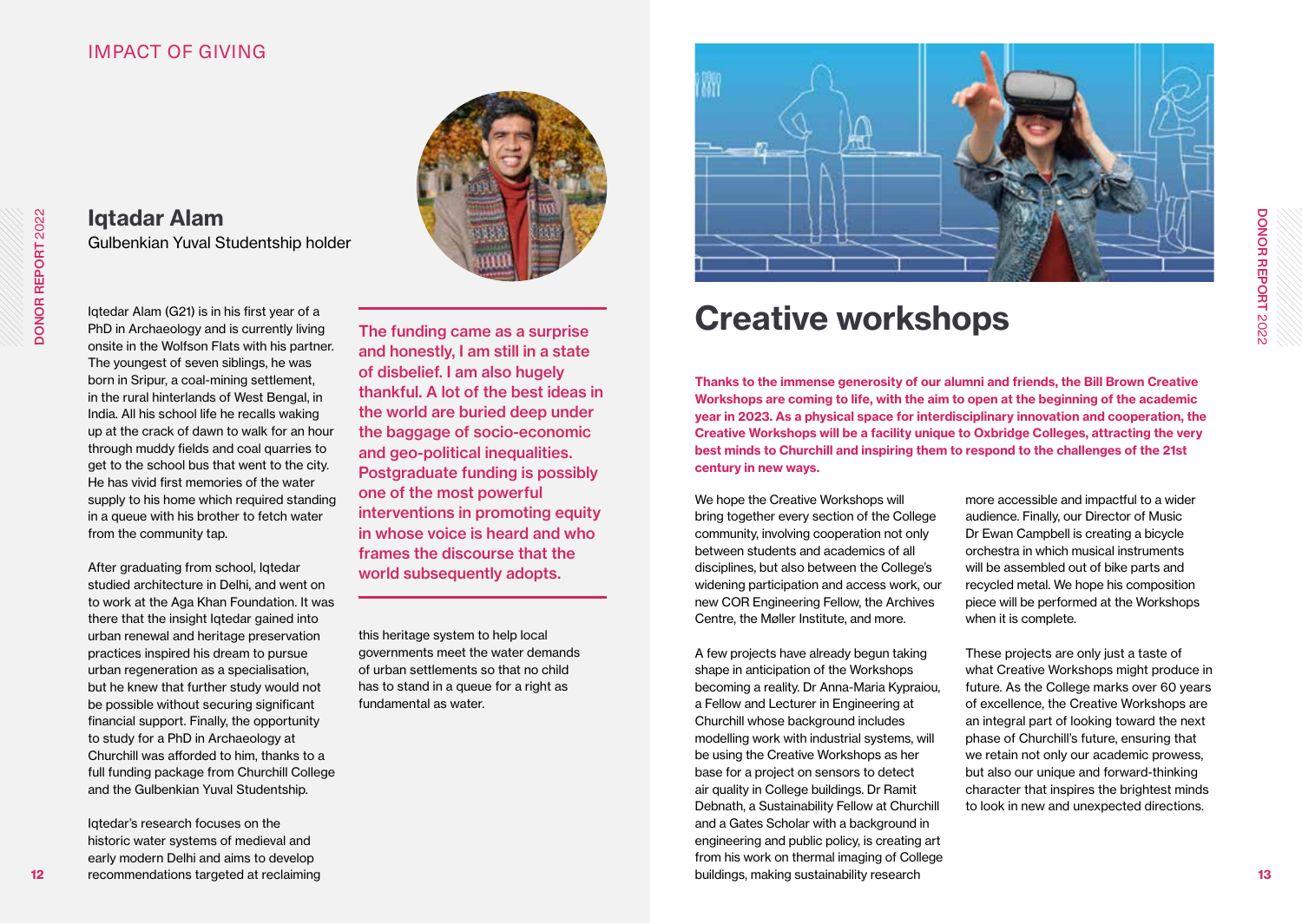## The Impact of Legacies

Legacies to the College are vital to the current and future success of the College. Over the last year the College has received a further 11 pledges for support. These range in size and purpose, and all will help future students in a variety of ways.

Professor Christine Obbo, widow of Professor Aidan Southall (Past Overseas Fellow, 1980) has made her wishes known to establish an endowed lecture series at Churchill College by means of a bequest to the College.

The lectures will be on the alternating subjects of Africa or Anthropology and will highlight new or significant research in these areas. Professor Obbo believes 'Anthropology will continue to spearhead the understanding of social and cultural diversity because of its holistic and comparative approaches. Having been a beneficiary of guest lecturing and also listening to guest lecturers, both have been very important to me as a teacher and scholar.'

Churchill has always tried to form an open and collaborative community, and this new lecture series will open discussions between disciplines – something that Aidan particularly enjoyed during his time at Churchill. The lecture series will be available to all, so of benefit to students, Fellows and a wider audience.



Leaving a gift in your Will can allow you to help future students succeed.

To find out more visit www.chu.cam.ac.uk/ alumni/giving-college/legacy/ or contact the Development Team for an informal discussion 01223 336240.

Informing us of your future plans lets the College plan more effectively and means we can thank individuals now. Each year we host a celebration event to thank donors who pledge a gift in their Will. We hope to welcome many new quests this year.

If you have fond memories of your time at Churchill, please consider remembering us with a gift in your Will, by supporting the next generation of students. our alumni and friends are ensuring the College continues to thrive in the future.

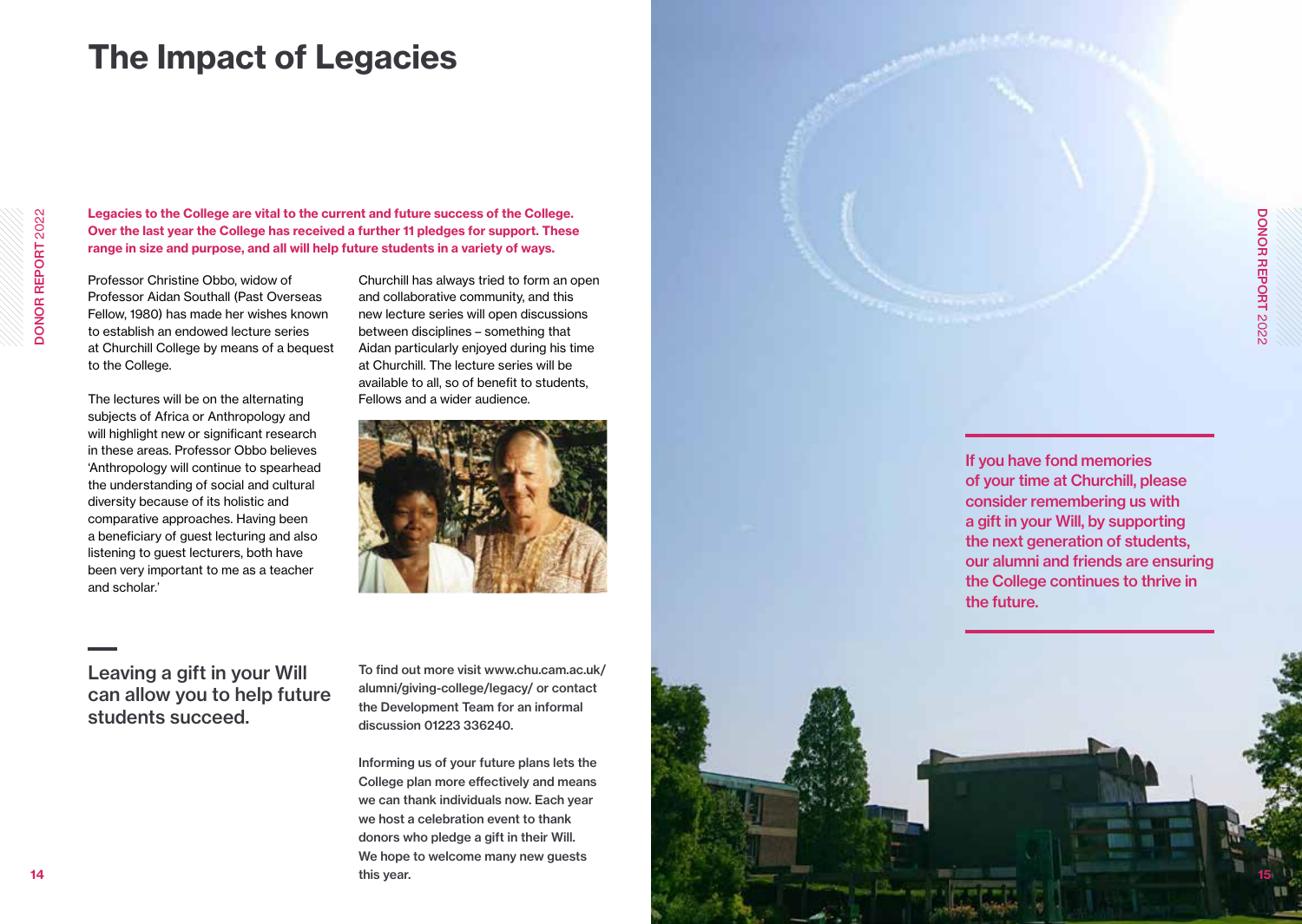## Looking forward

Thanks to outstanding support from alumni and donors, over £10million has been raised for the Think Forward campaign in less than two years. The campaign aims to build up our endowment, which is vital to funding all activity at the College and giving us the financial resilience to weather any future crises that global events may throw at us.

Our priorities remain supporting our students and the teaching, research and accommodation provision which provides the environment for students to thrive academically and socially.

#### Student Support Fund

This fund supports all students who have financial difficulty: both undergraduates, whose bursary support is means-tested and postgraduates facing hardship. As previously reported, the University and Colleges are also expanding the Cambridge Bursary scheme for undergraduates, so that there is an extra amount given to students who have indicators of deprivation, such as needing Free School Meals or are in middleincome households (who get smaller but significant amounts of support). Colleges now must cover the extra provision from their own resources. Churchill has a larger number of students who will be eligible under both categories, therefore will need to find an extra £50,000 per year to fund the extension of the scheme.

All donations to this fund (or the other student support needs below) will also release matching for the Harding Intercollegiate fund, which funds a central University fund for student support matched by David and Claudia Harding. Therefore, donations by lapsed or new

donors to the fund will help students at Churchill and across collegiate Cambridge.

#### The Black Students' Support Fund

Recognising that Black British students of African and African-Caribbean heritage are underrepresented at Churchill, we are fundraising for a support fund to provide a bursary and more funding for MPhil students from this group. This support will be provided for those home (UK) registered students of this background and support will be means-tested according to Student Finance data, as it is for the other bursary funds for undergraduates. So far we have raised nearly half of the target of £100,000 for this fund, thanks to notable support in its first year.

#### Postgraduate Support

Churchill continues to support students who wish to continue to a master's or PhD but who do not have private sources of income to fund their studies. In this report you can read about various named funds that are already helping students to become future academic leaders. Our future thinking is enriched by different perspectives, but in certain subjects postgraduate study is becoming unreachable to all but the privileged. To continue to offer the opportunity to research to the brightest and best, regardless of financial constraints, is an important part of our mission.



We are pleased that the Stuart Warren Studentship fund now has reached the level to fund a PhD student from an SADC country from academic year 2022/3, though we aspire to endow the fund eventually.

#### The Think Forward Fund

The Think Forward fund is our unrestricted funding, which may be used for any College purpose, or added to the unrestricted endowment. This funding will enable Churchill to better weather any future storms. The current crisis has shown the immense value of the endowment fund to continue producing income when funding from student rents or conference income is affected.

Sixty years ago, the College was founded with the vision to contribute to innovation, knowledge and research in science and society and to make the world a better place. In these uncertain times, where we face crises in society and the climate crisis. the need to educate the next generation of scientists, artists, engineers, innovators, educators, policy-makers and journalists is stronger than ever. Your support will enable us to continue to provide the best education in the world, to open minds to new ideas, and to Think Forward.